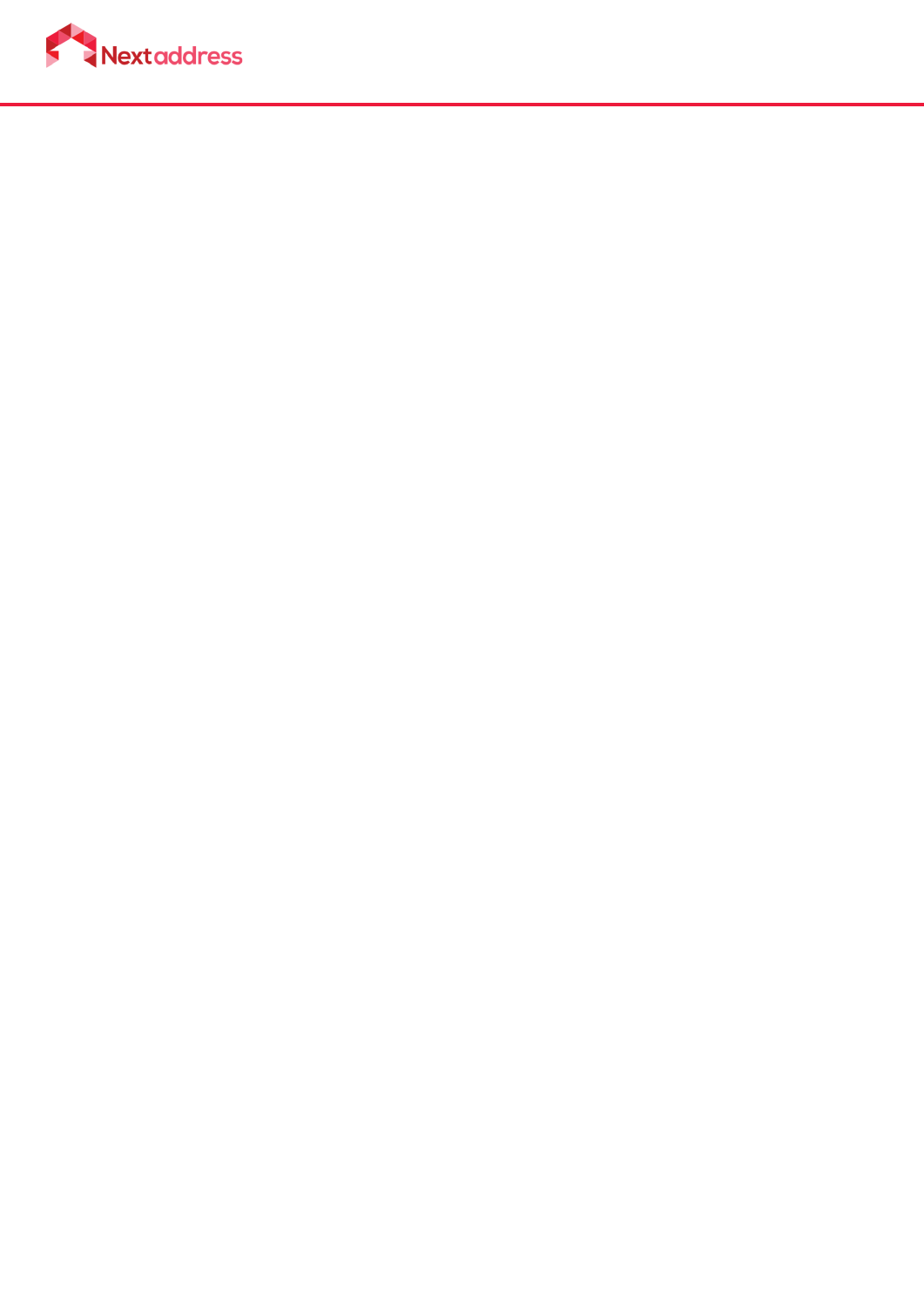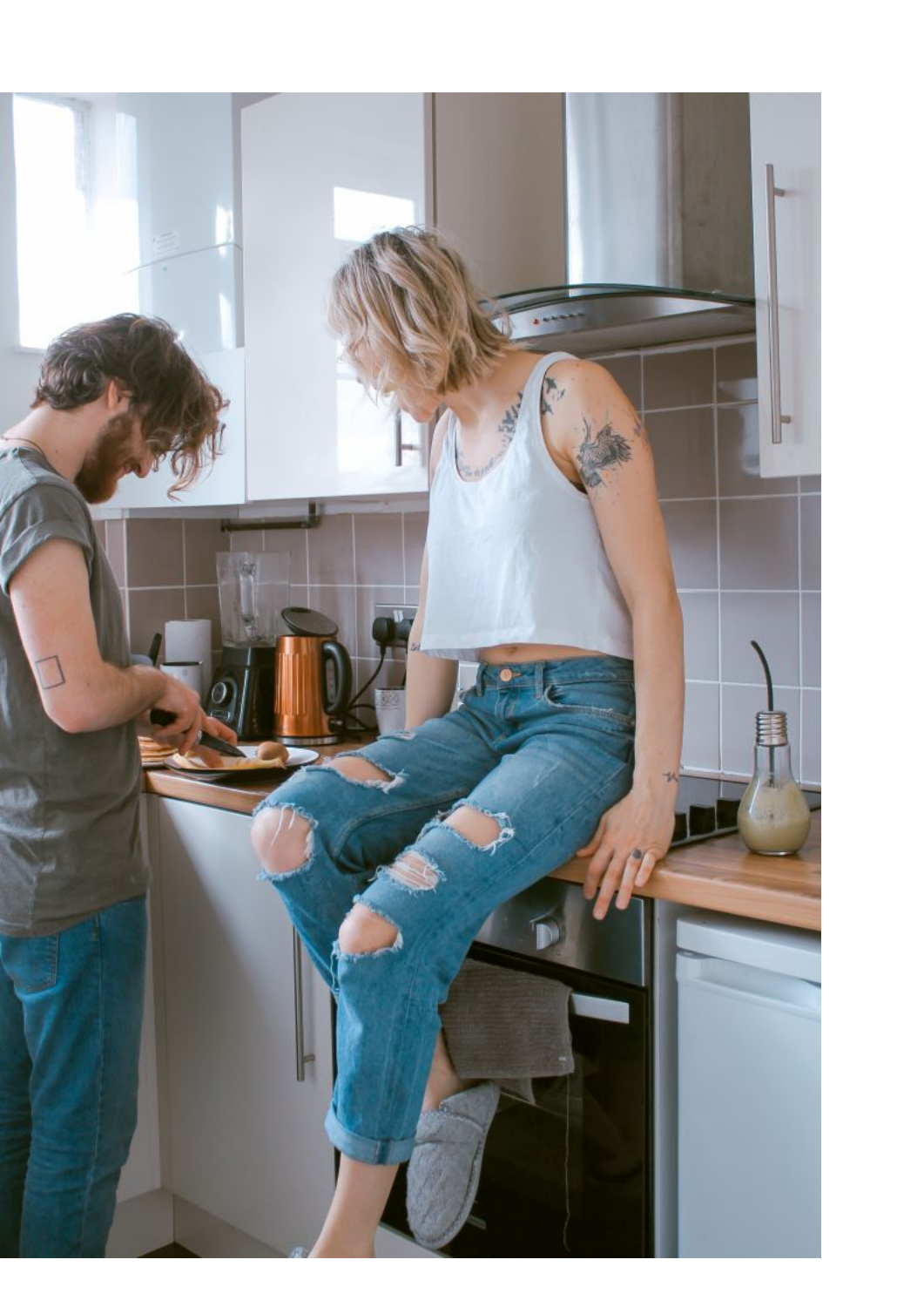# 8 ideas to help buy a property quicker!

Posted on: 22/03/2019

## So, you are well on the way to having a good deposit and are ready to look at what you can afford to buy seriously.

So, you are well on the way to having a good deposit and are ready to look at what you can afford to buy seriously. All those lattes and smashed avo sandwiches you have forgone are now increasing your bank account.

#### 1 .Your dream house has kept you saving;

Open plan, 2 bathrooms, double garage, inbuilt cupboards, a walk in robe... but can you honestly afford this dream?

Next Address doesn't want to rain on your parade, but being realistic, sensible and boring will hold you in good stead for the rest of your home ownership time. Chances are, you will probably not be able to afford your dream home as a first time home buyer. So decide what your 'First Home' should be and find a balance between the dream and reality.

Idea 1: Only look at homes which match your main needs and budget.

## 2. Don't let your ego ruin owning your home

We are far more adventurous and move around a lot more than we did in the past. In most cases, your first home will not be the home you live in for the rest of your life.

So, in considering these simple tips, work out exactly what you need. Be practical and logical. Remember your second and third homes will probably be bigger and better as your personal circumstances improve.

Choose a home that is well within your budget, and consider the cost of repayments if interest rates rise. Get this house paid off as quickly as possible. Then you are then able to upgrade to something bigger and possibly better. If you financially overextend yourself early, the stress can play havoc on your lifestyle and relationships.

Idea 2: Buy within your financial means.

## 3. Established properties verses cute unit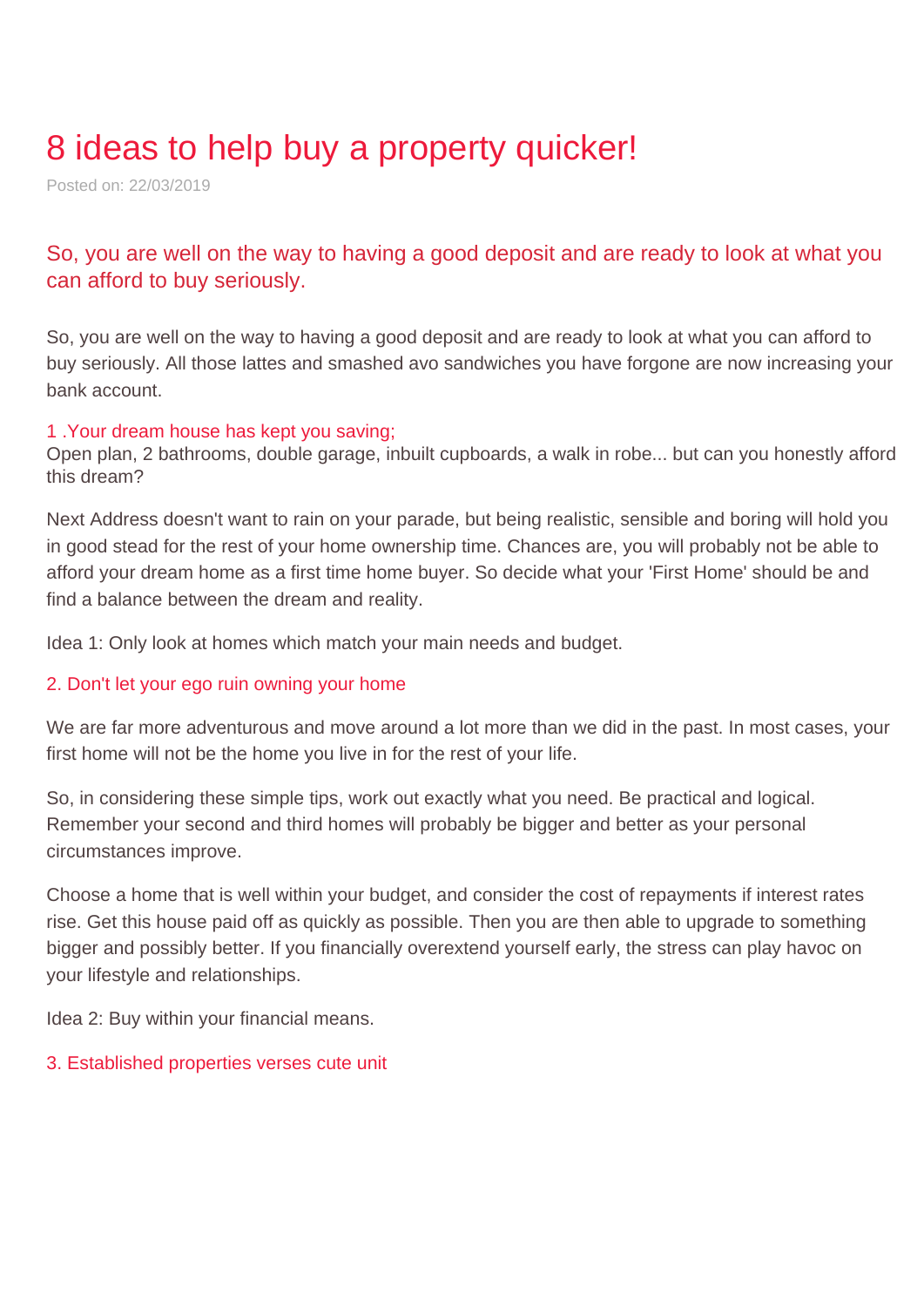Look at small established homes compared to units. Be conservative in your thinking and check out houses that you may think are not your style! Work out what is important to you: is it having off street parking or loads of natural light. Prioritise your wish list and then begin exploring what's on offer. Narrow down your search, keep an open mind and be flexible. Well over 90% of homes are advertised online, so exploring your options is now easy.

Idea 3: Keep an open mind.

## 4. New property verses older property!

New homes have some excellent benefits as they are easy to manage and maintain with loads of mod cons. But they can cost up to 20% more than an older home in an adjoining suburb. Buying an older home could also add up to big savings. They also have a lot more character and charm, and with some clever, creative action, these houses become wonderful family homes. So don't be put off buying old. It may provide you with access to a bigger place quicker than you think.

Idea 4: Old can be the new new.

## 5. Let's Renovate?

Don't get caught out thinking renovating is easy. If you or family members or friends can offer these skills, then buy a renovator's delight and get on with it. There are some significant benefits in buying a house you can add your flair to, rather than paying the bigger price tag for someone else's work. You can take your time; the fixing doesn't have to be done at once. It can be a 3 to 5 to 10-year plan.

Idea 5: Buy to add value with hard work and creative inspiration.

## 6.Sea or tree change, bay or beach or just a first home?

Location versus Price! Prioritise what is critical with what you can afford. It may be a suburb 5 to 10 minutes from the bay or a short bus or tram ride away. There is no benefit in having a home close to the bay if you can't even afford to enjoy a Saturday lunch at the local beach coffee shop. Better to be a bike ride away and have money in your back pocket for that latte.

Idea 6: Always remember it's the budget that matters not the dream!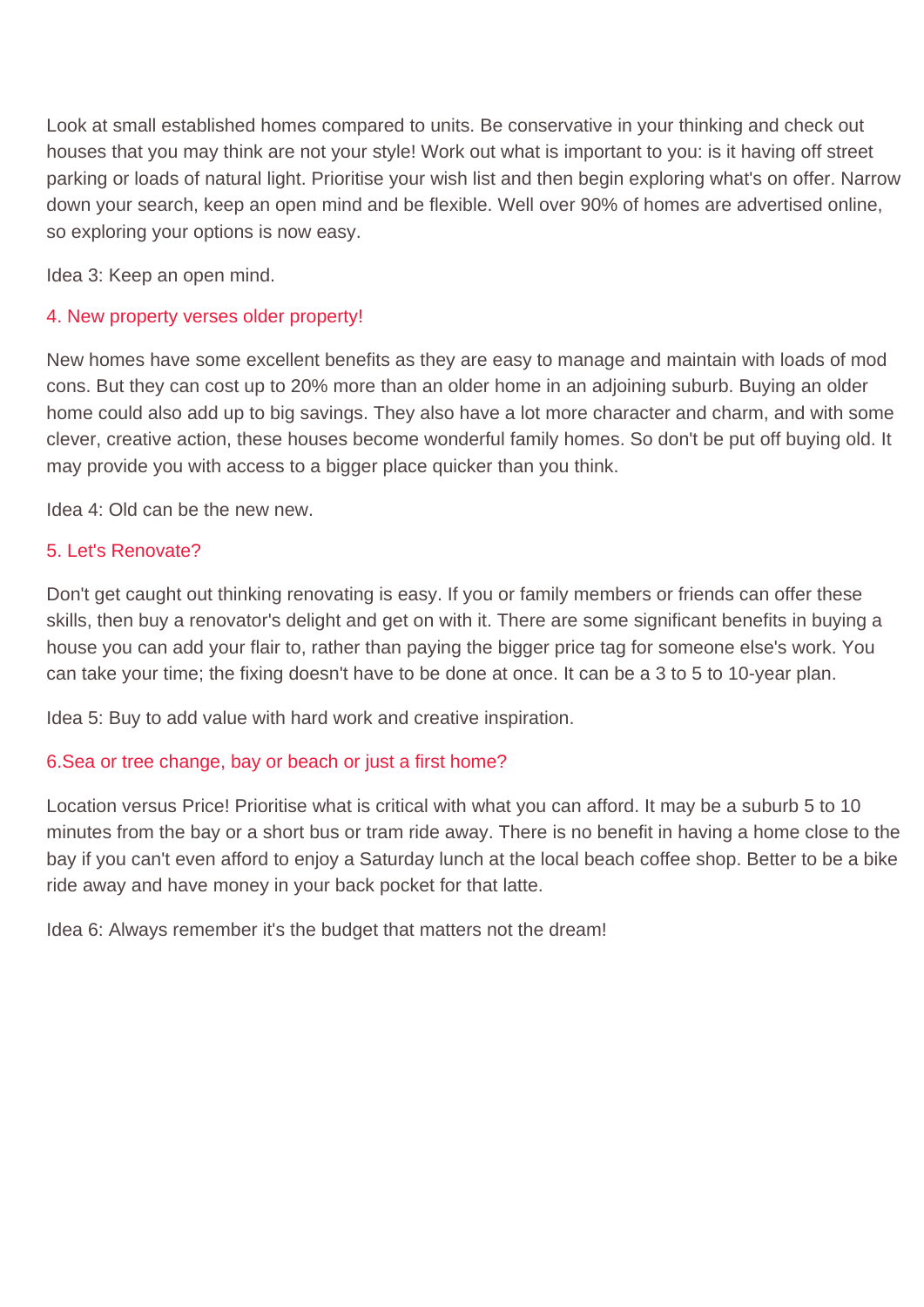#### 7. Finding the next Hot Suburb: there is always a new one.

What areas are hot and what's not and why: keep an open mind. If you can identify a suburb location, or even a '[micro burb](https://www.microburbs.com.au/)' within a suburb, which has growing appeal, then that area could be a great place to buy.

If you can buy on the upswing or downswing, you may secure yourself a home with lots of potential wealth building possibilities. The neighbourhood may be under-valued now, but if you work out the potential correctly, you may find that in a couple of years, you are enjoying the next latte in the middle of a hot new trendy suburb, with a home that is worth a lot more than you had dreamed.

Idea 7: Keep an open mind as to where your first home may be.

#### 8. Keeping up with ..

Translates to putting loads of effort and money into buying things to make yourself look good. This could mean buying a home that is bigger than you need, just because your best mate has a home just like it. Your best friend is not you. Remember to focus on the essentials and your budget. As a first home buyer don't let your emotions dictate the terms.

By doing this, you will enjoy home ownership, enjoy that latte and have enough money left over to increase your payments and get this house paid off quicker. With loads of great resources, register now for our biweekly news sheet. Or create a free home buyer's account today.

Join [Next Address Community Forum](/next-address-community) or simply sign up to our free [newsletter.](/log-in)